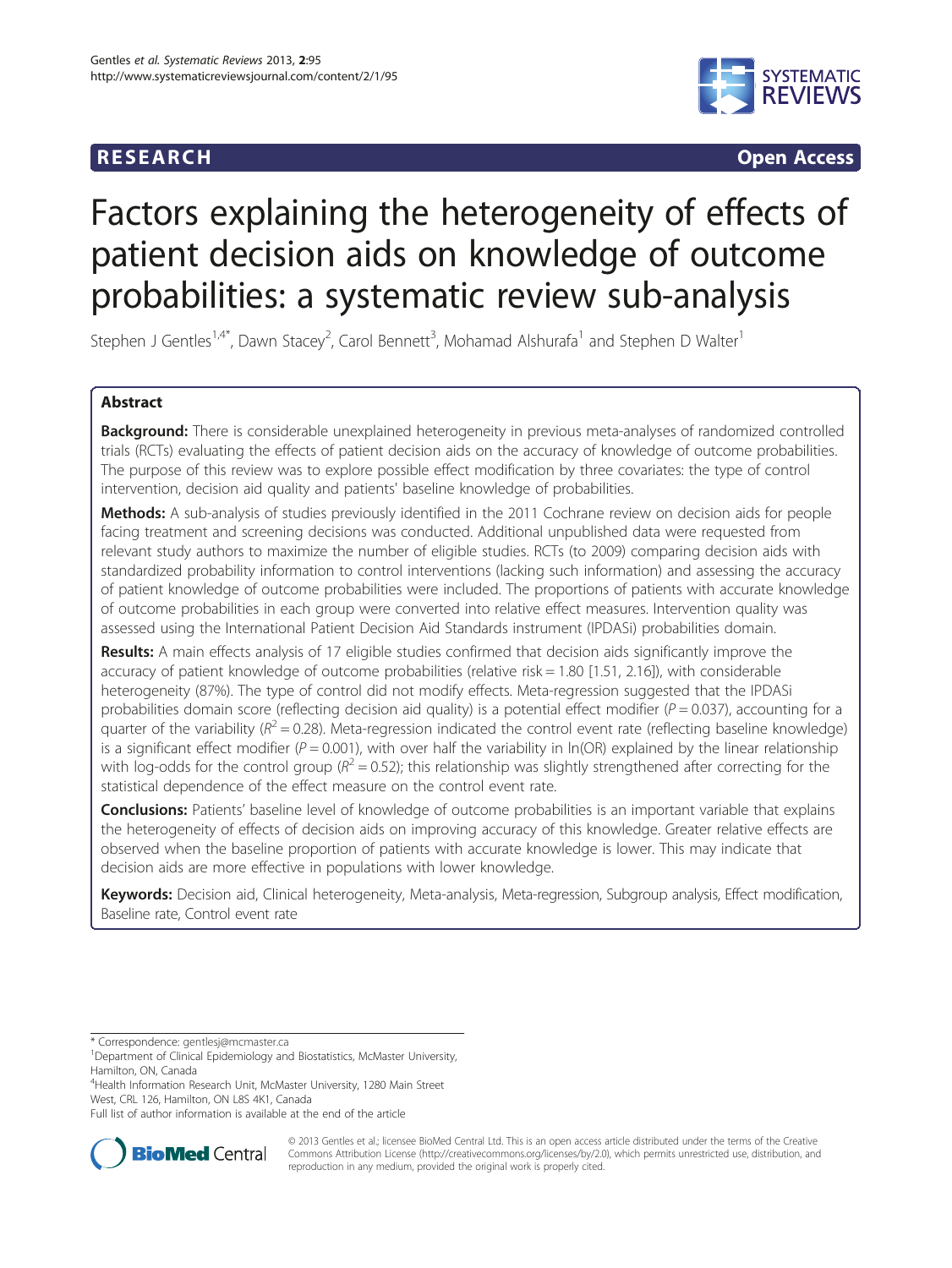# <span id="page-1-0"></span>Background

In systematic reviews of binary outcomes, heterogeneity conventionally refers to the variation in relative effects (relative risk, odds ratio) across studies that is greater than one would expect by chance [\[1](#page-9-0)]. The causes of such study-level variation can either be artifactual, where methodological differences between studies affect the relative effect measures, or real, where differences may be attributable to variation across studies in factors related to the population included, active interventions used or comparators employed [\[2,3](#page-9-0)]. When present, unexplained heterogeneity complicates the interpretation and usefulness of pooled effect estimates of meta-analyses in decisionmaking. It is for this reason that the quality of pooled evidence is typically downgraded when assessed using the GRADE framework [\[4](#page-9-0)]. Attempts to explain sources of heterogeneity are important for overcoming these limitations and for their potential to contribute knowledge about what types of patients benefit most from a specific intervention [[2,3](#page-9-0),[5,6](#page-9-0)]. The Cochrane meta-analysis of randomized controlled trials (RCTs) evaluating patient decision aid effects on the accuracy of knowledge of outcome probabilities is an example where interpretation of the pooled effect has been hampered by high heterogeneity.

Patient decision aids are complex interventions used to help patients make specific and deliberative choices among treatment or screening options by providing, at the minimum, information on the options and associated outcomes relevant to the patient's health status, and implicit methods to clarify their values or preferences [[7\]](#page-9-0). Due to their complex nature – involving multiple interacting components and behaviors – and the diverse clinical settings they are designed for, the exact form of the intervention and populations in which they are evaluated vary considerably. There is thus a corresponding expectation of variation in real decision aid effects across conditions.

The effects of decision aids on numerous decisionrelated outcomes have been extensively evaluated. Since patients are known to underestimate probabilities of harms or overestimate probabilities of benefits [[8\]](#page-9-0), decision aids are often designed to communicate estimates of probabilities derived from population-based research. Such probabilities apply to possible outcomes of the featured decisions: benefits and harms of an intervention, or true- and false-positive or -negative screening results [[9\]](#page-9-0). Studies that evaluate the effects of decision aids on the accuracy of patient knowledge of these outcome probabilities generally measure the proportion of patients who are able to correctly answer questions about population-derived probability estimations – making this a binary outcome.

The most recent (2011) update to the Cochrane systematic review on patient decision aids includes 86 RCTs where the authors reviewed 23 different outcomes [\[7](#page-9-0)].

Accuracy of knowledge of outcome probabilities (labeled 'accurate risk perception' in that review) was the secondmost frequently measured outcome, and the results of 14 studies were pooled. Meta-analysis revealed a uniform direction of effect favoring decision aids across all studies, and the pooled effect estimate was significant (relative risk = 1.74 [1.46 to 2.08],  $P < 0.001$ ). The level of heterogeneity, however, was significant ( $P < 0.001$ ) and considerable ( $I^2 =$ 83%). Despite this, the pooled effect is considered informative to a degree since decision aids showed a uniformly positive effect. However, the Cochrane review mentions that 'the pooled effect size and CI should be interpreted as a range across conditions, which may not be applicable to a specific condition' [[10](#page-9-0)], reflecting the limitation to the interpretability and utility of the pooled random effects estimates found in meta-analyses when there exists substantial real variation in intervention effects. In other words, the pooled estimate does not correspond to any individual decision aid, setting or population. Furthermore, it is impossible to predict where any given decision aid would lie within the wide range of possible relative effects [[3](#page-9-0)].

The 2011 Cochrane update [\[7\]](#page-9-0) tentatively explored two sources of heterogeneity affecting this outcome. First, it showed that the effect size of decision aids in which probabilities were represented numerically is larger than for those where probabilities were described with words, suggesting possible effect modification attributable to this specific aspect of the intervention. Secondly, removing three (of 14) studies with the lowest control event rate (selected as outliers by visual inspection) reduced heterogeneity to non-significant levels  $(P = 0.3)$ , implicating control levels of accurate knowledge as a potential contributor to heterogeneity [\[10](#page-9-0)]. While informative, these preliminary analyses were not selected with any overall rationale and did not provide formal tests for effect modification.

The current investigation aims to improve interpretability and usefulness of the available research evidence regarding decisions aid effects on the accuracy of patient knowledge of outcome probabilities by exploring and characterizing potential contributors to the observed heterogeneity [[2-4\]](#page-9-0). Subgroup analysis and meta-regression were employed to investigate the potential effects of three study-level factors (covariates): the type of control intervention, the level of decision aid quality and the control event rate. These covariates were chosen because they represent the best available measures that summarize or combine relevant characteristics of the comparator (control), active intervention or study population, respectively.

#### Methods

As a sub-analysis of the previous Cochrane systematic review on decision aids [[7\]](#page-9-0), certain aspects of the original methods were not repeated in detail here – principally the literature search and parts of the literature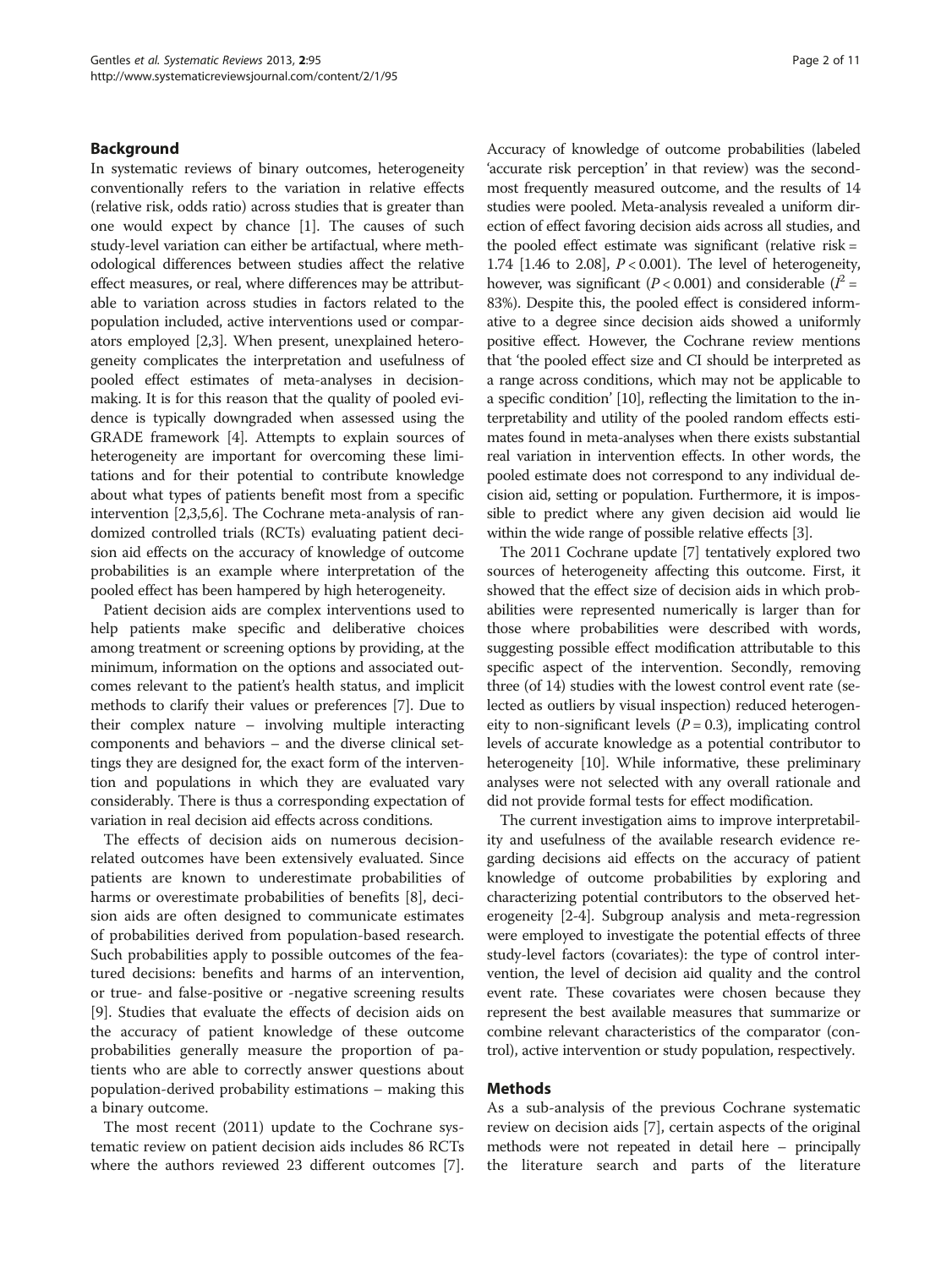selection. In addition, the original review can be consulted for further information on individual studies, including setting, patients included, intervention characteristics and risk of bias assessments.

# Data sources and study selection

Studies previously identified through electronic database searches (MEDLINE, PsycINFO, CINAHL, EMBASE, Cochrane Central Controlled Trials Register) in the 2011 Cochrane review served as the basis for study selection [[7\]](#page-9-0). Thus, RCTs published up to December 2009 meeting the original selection criteria were considered. As an additional criterion, we included studies where data had been collected on the proportions of participants in both intervention and control groups who had accurate knowledge of outcome probabilities post-intervention. To maximize the number of studies available for analysis, the 86 publications included in the 2011 Cochrane update were rescreened to identify studies where the relevant outcome data might exist but had not been previously published. The corresponding authors were then emailed up to three times requesting unpublished data used to calculate relative risks and copies of the original decision aids.

# Data extraction

Data from all studies were extracted in duplicate (SG, MA) using piloted forms. In addition to newly eligible studies, data were re-extracted from the set of 14 studies pooled in the 2011 Cochrane update [[7](#page-9-0)]. In cases of disagreement with the outcome data from the previous Cochrane review, its authors (CB, DS) were consulted and consensus was reached on which data to use for the current review.

Event rates, defined as the proportion of patients in the decision aid group correctly answering questions about probabilities divided by that in the control group, were extracted for calculating relative risk. In eight studies that evaluated knowledge of outcome probabilities with more than one question, the proportion of correct answers was averaged. For purposes of GRADE assessment, the risk of bias items applicable at the outcome level (blinding, incomplete outcome data, specifically for assessments of knowledge of probabilities) were abstracted, as these items were previously reported in the Cochrane update [\[7](#page-9-0)] only at the study level. Information for the three covariates analyzed was abstracted (described below).

# Selection of study-level factors (covariates) investigated

Study-level factors with the potential to contribute to heterogeneity (covariates) were considered to represent three principal sources of clinical heterogeneity: characteristics of the comparator (control), the active intervention and the population [[2\]](#page-9-0). To minimize the risk of detecting spurious effect modification due to multiple

comparisons, only one covariate was selected to represent each main source, to give a total of three [[11,12](#page-9-0)]. In each case, the covariates were selected for their availability and biologic plausibility (likelihood based on a mechanistic rationale) as substantial contributors to heterogeneity [[11](#page-9-0)]. For the first category, comparator (or control), only one covariate was available and therefore selected: the type of control intervention. Since multiple covariates were available corresponding to characteristics of active intervention and study population, a top-down approach was used in which the best available measure that combined potentially relevant characteristics was selected in each case. To represent intervention characteristics, a composite measure of relevant decision aid quality characteristics was chosen. For population characteristics, the control event rate was chosen because it provides a convenient summary measure [[13](#page-10-0)]. The rationale, hypothesis and measurement for each covariate are described below.

# Type of control intervention

Depending on the context, not all studies evaluating decision aids provide the same degree of standardized information to the control group [[7\]](#page-9-0). Three types of control intervention, from less to more standardized information, are categorized: (1) no standardized information other than usual care; (2) generic standardized information used as a sham, such as basic background on the disease, and containing no outcome information or (3) information on outcomes associated with options, sometimes considered as a less intense form of decision aid. In all cases, control interventions differ from the experimental intervention by providing no information on outcome probabilities. Higher levels of standardized information may have a hidden effect on patients' ability to answer questions about probabilities. The hypothesis for this covariate was that control interventions that provide more standardized information to the control group, because they may conceivably improve control patients' ability to answer questions about probabilities, would decrease relative effect size. Possible effect modification by this categorical covariate was investigated with subgroup analysis.

# Decision aid quality

The International Patient Decision Aid Standards (IPDAS) collaboration has developed an instrument, the IPDASi, for rating the quality of decision aids [\[14](#page-10-0)]. IPDASi includes a probabilities dimension consisting of eight items corresponding to theoretical elements derived from systematic review of the evidence on effective formats for communicating outcome probabilities to patients [[15\]](#page-10-0). The items address factors including the presentation of event rates, specification of a time period, the allowing for comparison of probabilities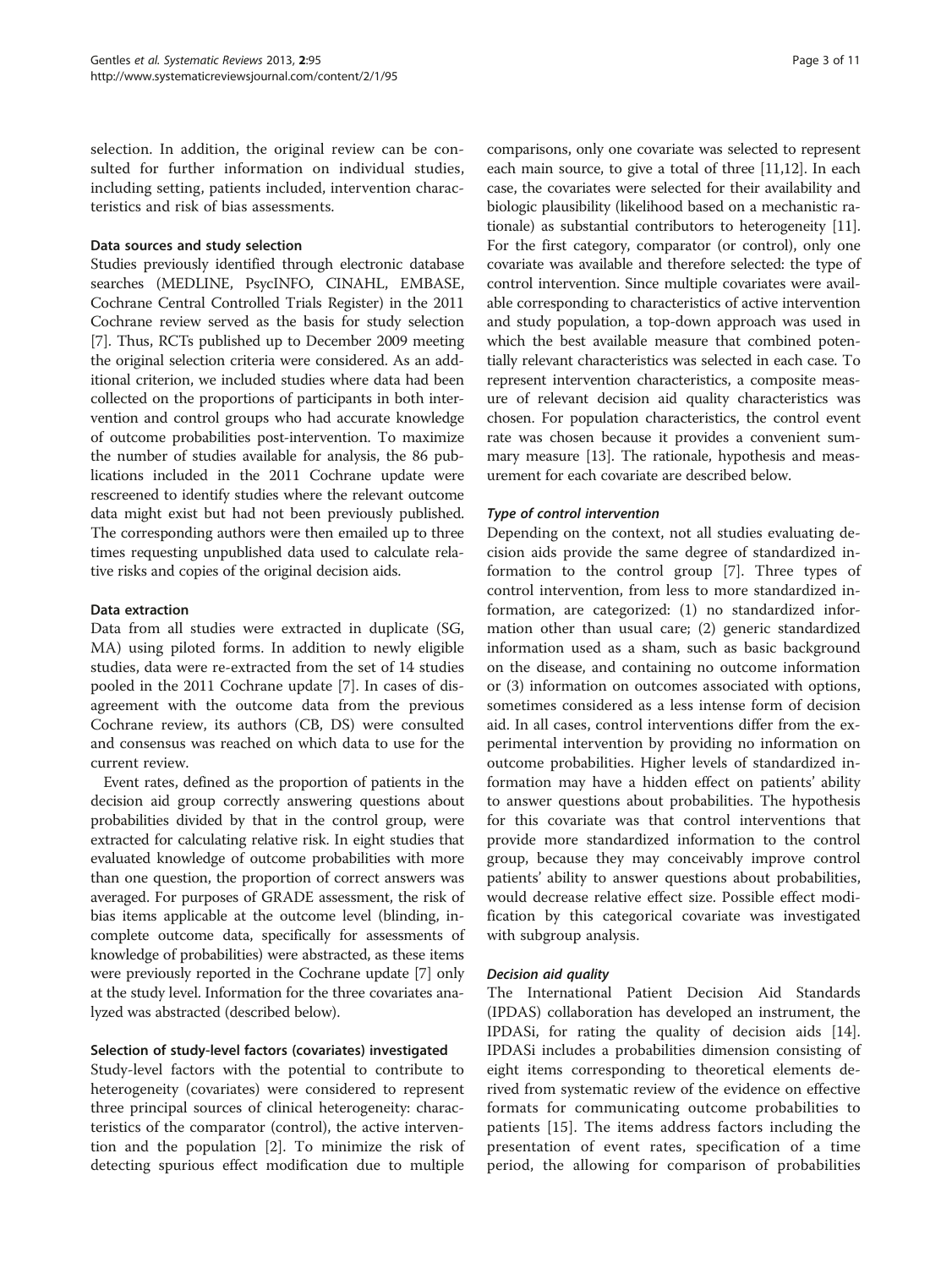across options, the reporting of levels of uncertainty around probabilities, the provision of multiple ways of viewing probabilities (for example, words, numbers and diagrams) and providing balanced information to limit framing biases [[14](#page-10-0)]. The probabilities dimension therefore represents a comprehensive composite measure of relevant decision aid characteristics likely to affect knowledge of probabilities. Moreover, its continuous scale probably gives greater statistical power when testing for effect modification than does an equivalent categorical variable. The hypothesis for this covariate was that decision aid scores on the IPDASi probabilities dimension would increase as the effectiveness of decision aids for improving knowledge of outcome probabilities increases – which, if true, would support the predictive validity of the probabilities dimension of IPDASi [[14](#page-10-0)]. Decision aids were scored in duplicate by trained raters on a scale from 1 to 4 points for each of 8 items in this dimension (scores provided by NJW). The possible ratings of 8 to 32 were re-scaled to a range of 0% to 100%. The effects of this continuous covariate were investigated with meta-regression.

# Control event rate

The control event rate (CER) in this context is the proportion of patients in the control group who correctly answer specific questions about probabilities. Note, 'control event rate' is used in preference to 'baseline risk' to minimize confusion, since 'risk' in this case corresponds to a favored outcome (that is, having accurate knowledge of probabilities). Assuming the type of control intervention does not modify its effects (and our investigations found no evidence that it does), the control event rate provides an estimate of the baseline level of accurate knowledge of outcome probabilities in the population studied. Patients' baseline knowledge of these probabilities may vary widely depending on factors such as whether specific probabilities are likely to be common knowledge, newness of the underlying evidence or patient education levels. The plausibility of effect modification was first suggested in the 2009 Cochrane update where heterogeneity was reduced to non-significant levels after removing three studies with the lowest control event rate [\[10](#page-9-0)]. The hypothesis for this covariate was that studies with higher control event rates have lower relative risks. Effects due to this continuous covariate were investigated with meta-regression.

# Analysis

Three types of statistical analysis were performed: metaanalysis of main effects, subgroup analysis to test for effect modification by the one categorical covariate (type of control intervention) and meta-regression to test for and characterize effect modification by the two continuous covariates (decision aid quality and control event

rate). Each analysis type is described in further detail. The threshold for statistical significance was  $P < 0.05$ .

#### Meta-analysis of main effects

Consistent with previous meta-analysis of the main effects for this outcome [[7\]](#page-9-0), relative risk was used as the effect measure. The software Review Manager (RevMan, version 5.1, Copenhagen, The Nordic Cochrane Centre, The Cochrane Collaboration, 2011) was used to combine estimates using the DerSimonian and Laird randomeffects model. Tau-squared in this model provides an estimate of the between-study variance. A chi-squared test was used to examine the strength of evidence about whether heterogeneity is present, and  $I^2$  provides an estimate of its magnitude.

# Subgroup analysis (type of control intervention)

Potential effect modification by the three types of control intervention was tested with a weighted one-way ANOVA. To provide additional support for a lack of effect on the control event rate, a weighted ANOVA between type of control intervention and control event rate was performed. ANOVAs were calculated using the software IBM SPSS Statistics (version 20.0 for Windows, Armonk, NY, IBM Corp.), using the natural logarithm of the odds ratio, ln(OR), as the effect measure for consistency with subsequent covariate analyses.

# Meta-regression analysis (decision aid quality and control event rate)

Univariate weighted least squares (WLS) meta-regression analyses were conducted to test for and characterize potential effect modification by IPDASi probabilities dimension score and control event rate, separately.

In selecting the most appropriate scales for these analyses, the effect measure was first considered. Changing the effect measure (between relative risk (RR), OR, or ln (OR)) and scale for representing the relationship has been recommended as a strategy to minimize apparent heterogeneity and effect modification as a first step in reducing the chance of detecting a spurious interaction in meta-regression where control event rate is a covariate [\[6](#page-9-0)[,16,17\]](#page-10-0). Of the three effect measures, ln(OR) had the lowest heterogeneity  $(I^2)$ , Table [1](#page-4-0)) and was found in exploratory analyses to have the least significant slope vs control event rate, providing justification for using this effect measure in the meta-regression. As additional justification, the natural log of the OR is commonly chosen because it has better statistical properties since zero is the value of no effect [\[6](#page-9-0)]. For the analysis of decision aid quality, ln(OR) was plotted against the re-scaled IPDASi probabilities dimension score (0% to 100%). For the analysis of control event rate, ln(OR) was plotted against log-transformed values of the control event rate (that is,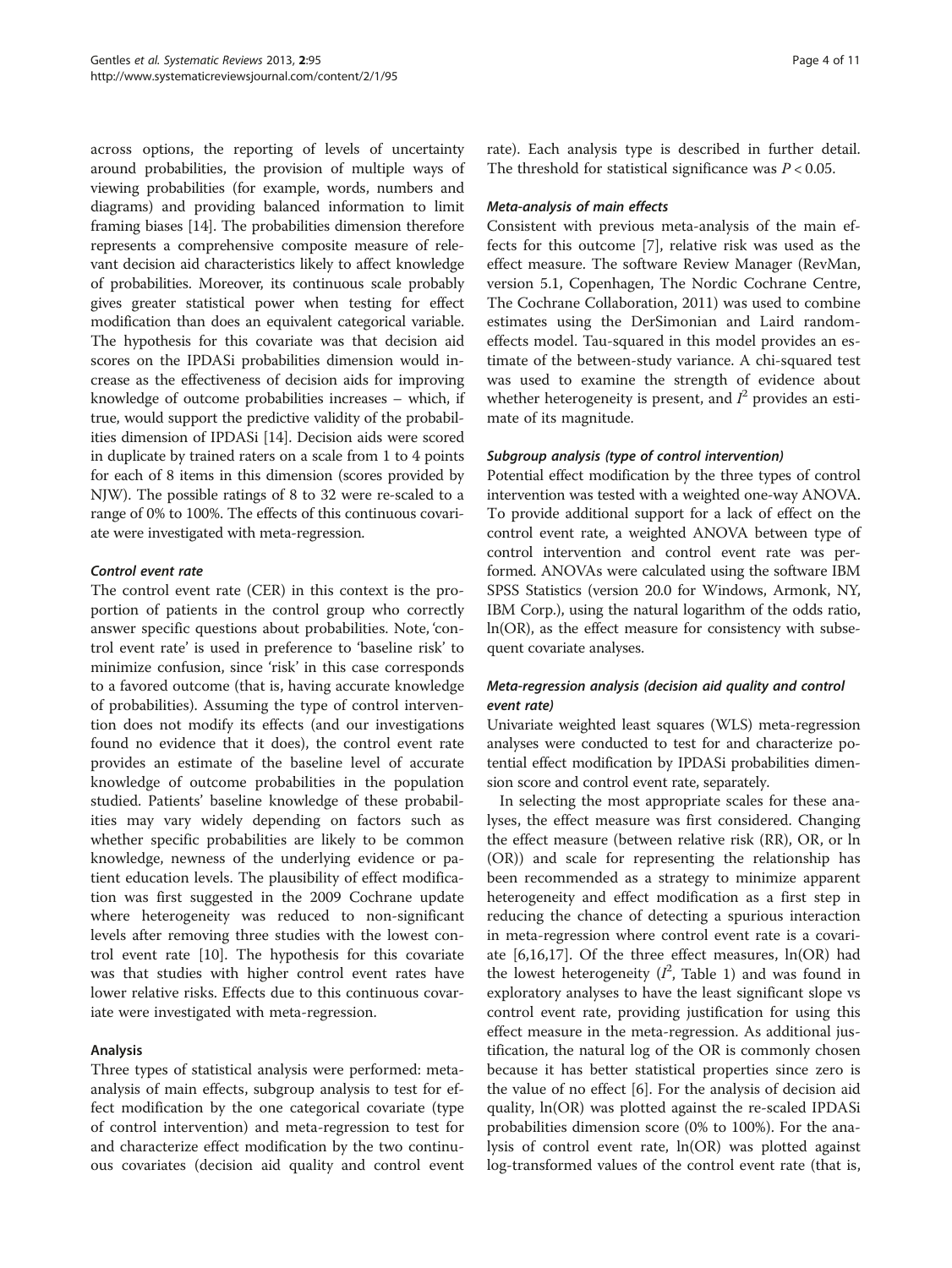| Study<br>Type of<br>control <sup>a</sup> |                | IPDASi, probability<br>dimension score/32 | Rescaled IPDASi, probability<br>dimension score (%) | <b>CER</b> | Logit<br>control | <b>In</b><br>(OR) | $\mathsf{OR}^{\mathsf{b}}$ | RR <sup>b</sup> |
|------------------------------------------|----------------|-------------------------------------------|-----------------------------------------------------|------------|------------------|-------------------|----------------------------|-----------------|
| Lerman et al. [28]                       | $\overline{A}$ | 16                                        | 33                                                  | 0.66       | 0.65             | 0.37              | 1.46                       | 1.12            |
| Johnson et al. [32]                      | A              | 16                                        | 33                                                  | 0.77       | 1.17             | 0.96              | 2.86                       | 1.17            |
| Wolf and Schorling<br>$[24]$             | B              | 19                                        | 46                                                  | 0.54       | 0.16             | 0.73              | 2.08                       | 1.31            |
| Whelan et al. [25]                       | Α              | 17                                        | 38                                                  | 0.58       | 0.32             | 0.91              | 2.52                       | 1.34            |
| McBride et al. [27]                      | A              | 23                                        | 63                                                  | 0.30       | $-0.85$          | 0.49              | 1.64                       | 1.37            |
| Schapira and<br>Vanruiswyk [23]          | B              | 28                                        | 83                                                  | 0.47       | $-0.10$          | 0.89              | 2.45                       | 1.45            |
| Dodin et al. [31]                        | B              | 26 <sup>c</sup>                           | 75                                                  | 0.43       | $-0.28$          | 0.82              | 2.32                       | 1.48            |
| O'Connor et al. [8]                      | C              | 26 <sup>c</sup>                           | 75                                                  | 0.46       | $-0.14$          | 1.05              | 2.91                       | 1.54            |
| Whelan et al. [21]                       | <sub>B</sub>   | 22                                        | 58                                                  | 0.37       | $-0.53$          | 0.82              | 2.29                       | 1.55            |
| Kuppermann et al.<br>$[36]$              | C              | <b>NA</b>                                 | <b>NA</b>                                           | 0.32       | $-0.76$          | 1.35              | 3.88                       | 2.03            |
| Vandemheen et al.<br>$[37]$              | B              | 30                                        | 92                                                  | 0.29       | $-0.88$          | 1.52              | 4.67                       | 2.26            |
| McAlister et al. [29]                    | Α              | 29 <sup>d</sup>                           | 88                                                  | 0.16       | $-1.62$          | 1.11              | 3.06                       | 2.29            |
| Mathieu et al. [34]                      | B              | 31                                        | 96                                                  | 0.22       | $-1.29$          | 1.54              | 4.71                       | 2.62            |
| Man-Son-Hing et al.,<br>$[30]$           | A              | 29 <sup>d</sup>                           | 88                                                  | 0.24       | $-1.16$          | 1.83              | 6.32                       | 2.80            |
| Weymiller et al. [35]                    | B              | 32                                        | 100                                                 | 0.18       | $-1.48$          | 1.88              | 6.94                       | 3.38            |
| Laupacis et al. [33]                     | A              | 24                                        | 67                                                  | 0.08       | $-2.34$          | 1.50              | 4.88                       | 3.72            |
| Gattellari and Ward<br>$[22]$            | B              | 21                                        | 54                                                  | 0.10       | $-2.14$          | 2.29              | 10.26                      | 5.28            |
| Chi-squared (heterogeneity)              |                |                                           |                                                     |            |                  | 55.75             | 56.41                      | 120.19          |
| $l^2$                                    |                |                                           |                                                     |            |                  | 71%               | 72%                        | 87%             |

#### <span id="page-4-0"></span>Table 1 Study-level covariate values, observed effect size measures and pooled heterogeneity estimates listed in order of increasing relative risk

a A, no standardized information; B, standardized generic information (no outcome information); C, simple decision aid (no standardized probability information). b No continuity correction was applied to match Review Manager's output.

c Same decision aid for both trials.

d Same decision aid for both trials.

CER, control event rate; IPDASi, International Patient Decision Aid Standards instrument; NA, full decision aid not available for rating; OR, odds ratio; RR, relative risk.

logit control) so that both variables could share the same scale making a linear model easier to interpret. With ln (OR) as the common effect measure, exploratory multiple regression combining the CER and IPDASi probabilities dimension score could be performed more easily.

Since the selected effect measure ln(OR) is not available in RevMan, Excel was used to generate an equivalent meta-analysis for ln(OR) to obtain the tau-based weights for the meta-regressions. Excel formulae were verified by comparing (non-continuity-corrected) backtranslated values to the RevMan output for OR. Event frequencies for this meta-analysis were continuitycorrected (adding 0.5). IBM SPSS Statistics was then used to calculate standard WLS regressions using the tau-based weights. Neither regression model (logit control vs ln(OR) or re-scaled IPDAS vs ln(OR)) was found to violate the assumptions of linear regression (linearity, independence, homoscedasticity and normality) upon examination of the residual plots (predicted vs residual, independent vs residual and normal probability (Q-Q) of residual plots).

The meta-regression against control event rate incorporated a bias correction. When baseline response rates (control event rates) are used as the covariate in a metaregression, the measurement error in control event rate and the functional dependence of the observed treatment effect on the control group response can bias the standard WLS regression and lead to incorrect inference about the degree to which the control event rate modifies effects and underlies heterogeneity [\[13,16,18\]](#page-10-0). This problem was addressed using a modified WLS approach developed previously [[18\]](#page-10-0), which considers sampling error in the control event rate and generates bias terms that are used to correct the standard regression coefficients. Bias terms and bias-corrected regression coefficients were calculated using Excel, the formulae for which were verified using data from the original article describing this approach [\[18\]](#page-10-0).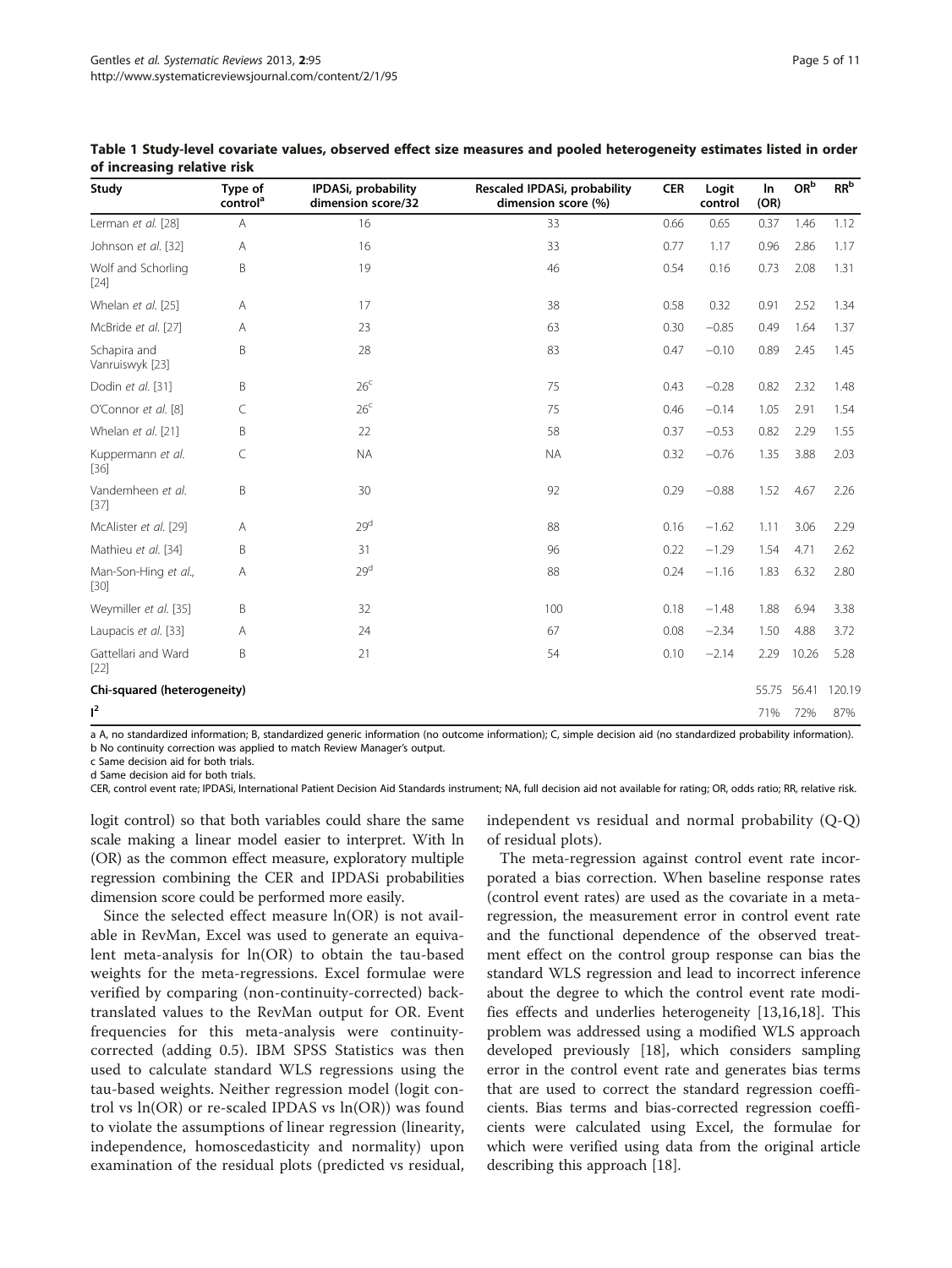To calculate relative risk values predicted by the biascorrected regression formula for corresponding control event rate values, back-translation was performed using Excel.

# GRADE assessment

The GRADE framework was employed to provide a standardized summary rating of the pooled evidence for the outcome of interest based on key quality dimensions: risk of bias, consistency, directness, precision and publication bias [\[4](#page-9-0)[,19,20](#page-10-0)]. The software GRADEpro (version 3.2 for Windows, 2008) was used.

# Results

# Meta-analysis of main effects

Of 86 studies from the 2011 Cochrane review, 17 studies were included in the current meta-analysis of the effects of decision aids on the accuracy of knowledge of outcome probabilities [\[8](#page-9-0)[,21](#page-10-0)-[37](#page-10-0)]. Efforts to obtain additional unpublished data resulted in three studies [\[32,34,35\]](#page-10-0) being added to the 14 from the 2011 Cochrane analysis for this outcome. The authors of three additional studies who were contacted either confirmed that relevant data was unavailable  $(n = 1)$  or were unable to provide data  $(n = 2)$ . Figure 1 shows the main pooled relative effect for the outcome accuracy of patients' knowledge of outcome probabilities was significant, with a uniform direction of effect favoring decision aids (relative risk = 1.80 [1.51, 2.16]); heterogeneity was significant  $(P < 0.001)$ and considerable  $(I^2 = 87\%).$ 

# Subgroup and meta-regression analysis of covariate effects

Table [1](#page-4-0) shows the covariate values and corresponding effect sizes for each study. For the subgroup analysis that tested effect modification due to the type of control intervention used (no standardized information, generic information or simple decision aid without probability information), the weighted ANOVA was not significant  $(F =$ 2.33, degrees of freedom,  $df = 2$ ,  $P = 0.11$ ). As further support for the lack of effect of the type of control intervention on the control event rate, the second ANOVA between these two covariates also lacked significance  $(F =$ 0.49,  $df = 2$ ,  $P = 0.62$ ).

Table [2](#page-6-0) summarizes the relationships corresponding to each of the two meta-regression analyses: decision aid quality (rescaled IPDASi probabilities dimension score) vs effect size, and log-transformed control event rate vs effect size before and after bias correction.

The quality (IPDASi probabilities dimension scores) of the decision aids evaluated in the included studies ranged widely from 16 to 32 out of a total possible score of 32 (33.3% to 100% when rescaled). The slope of the univariate regression relationship between the rescaled quality scores (%) and ln(OR) (Figure [2\)](#page-6-0) was significant (intercept 0.253, slope 0.013,  $P = 0.037$ ), and accounted for a quarter of the variability in effect size between studies ( $R^2 = 0.28$ ).

The control event rate (representing the proportion of control patients with accurate knowledge of outcome probabilities) ranged widely among the 17 studies, from 0.08 to 0.77. The slope of the univariate regression between logit control and ln(OR) in Figure [3,](#page-7-0) prior to bias correction (dotted line), was significant (slope =  $-0.436$ ;  $P = 0.001$ ); this relationship was slightly steeper (that is, strengthened) after bias correction (solid line, slope =  $-0.466$ ). In the nonbias-corrected analysis, the control event rate accounted for just over half of the variability in effect size  $(R^2 = 0.52)$ .

The multiple regression, which combined IPDASi probabilities dimension score and control event rate, was significant ( $P = 0.007$ ) and accounted for slightly more variability  $(R^2 = 0.54)$ . While effect modification

|                                                                                                                                                   | Decision aid                                                                                                                                                                                                                         |       | Control      |     |             | <b>Risk Ratio</b>          | <b>Risk Ratio</b>   |  |
|---------------------------------------------------------------------------------------------------------------------------------------------------|--------------------------------------------------------------------------------------------------------------------------------------------------------------------------------------------------------------------------------------|-------|--------------|-----|-------------|----------------------------|---------------------|--|
| Study or Subgroup                                                                                                                                 | Events                                                                                                                                                                                                                               | Total | Events Total |     |             | Weight M-H, Random, 95% CI | M-H, Random, 95% CI |  |
| Lerman 1997                                                                                                                                       | 90                                                                                                                                                                                                                                   |       |              | 164 | 7.1%        |                            |                     |  |
|                                                                                                                                                   |                                                                                                                                                                                                                                      | 122   | 108          |     |             | $1.12$ [0.96, 1.31]        |                     |  |
| Johnson 2006                                                                                                                                      | 29                                                                                                                                                                                                                                   | 32    | 27           | 35  | 6.8%        | 1.17 [0.95, 1.45]          |                     |  |
| Wolf 2000                                                                                                                                         | 189                                                                                                                                                                                                                                  | 266   | 72           | 133 | 7.0%        | $1.31$ [1.10, 1.56]        |                     |  |
| Whelan 2004                                                                                                                                       | 73                                                                                                                                                                                                                                   | 94    | 62           | 107 | 6.9%        | $1.34$ [1.10, 1.63]        | ÷                   |  |
| McBride 2002                                                                                                                                      | 109                                                                                                                                                                                                                                  | 265   | 82           | 274 | 6.7%        | 1.37 [1.09, 1.73]          | ÷                   |  |
| Schapira 2000                                                                                                                                     | 84                                                                                                                                                                                                                                   | 122   | 64           | 135 | 6.8%        | 1.45 [1.17, 1.80]          | ╼                   |  |
| <b>Dodin 2001</b>                                                                                                                                 | 33                                                                                                                                                                                                                                   | 52    | 21           | 49  | 5.6%        | 1.48 [1.01, 2.17]          |                     |  |
| O'Connor 1998                                                                                                                                     | 58                                                                                                                                                                                                                                   | 81    | 39           | 84  | 6.4%        | $1.54$ [1.18, 2.02]        | ╼                   |  |
| Whelan 2003                                                                                                                                       | 47                                                                                                                                                                                                                                   | 82    | 34           | 92  | 6.0%        | 1.55 [1.12, 2.15]          | ╼                   |  |
| Kuppermann 2009                                                                                                                                   | 157                                                                                                                                                                                                                                  | 244   | 80           | 252 | 6.8%        | 2.03 [1.65, 2.48]          | $-$                 |  |
| Vandemheen 2009                                                                                                                                   | 46                                                                                                                                                                                                                                   | 70    | 23           | 79  | 5.6%        | 2.26 [1.54, 3.31]          |                     |  |
| McAlister 2005                                                                                                                                    | 70                                                                                                                                                                                                                                   | 187   | 27           | 165 | 5.5%        | 2.29 [1.55, 3.38]          |                     |  |
| Mathieu 2007                                                                                                                                      | 198                                                                                                                                                                                                                                  | 351   | 77           | 357 | 6.8%        | 2.62 [2.10, 3.25]          |                     |  |
| Man-Son-Hing 1999                                                                                                                                 | 92                                                                                                                                                                                                                                   | 139   | 35           | 148 | 6.1%        | 2.80 [2.05, 3.83]          |                     |  |
| Weymiller 2007                                                                                                                                    | 30                                                                                                                                                                                                                                   | 50    | 8            | 45  | 3.7%        | 3.38 [1.73, 6.58]          |                     |  |
| Laupacis 2006                                                                                                                                     | 14                                                                                                                                                                                                                                   | 47    | 4            | 50  | 2.1%        | 3.72 [1.32, 10.51]         |                     |  |
| Gattellari 2003                                                                                                                                   | 57                                                                                                                                                                                                                                   | 106   | 11           | 108 | 4.1%        | 5.28 [2.93, 9.50]          |                     |  |
| <b>Total (95% CI)</b>                                                                                                                             |                                                                                                                                                                                                                                      | 2310  |              |     | 2277 100.0% | 1.80 [1.51, 2.16]          |                     |  |
| Total events                                                                                                                                      | 1376                                                                                                                                                                                                                                 |       | 774          |     |             |                            |                     |  |
|                                                                                                                                                   | Heterogeneity: Tau <sup>2</sup> = 0.11; Chi <sup>2</sup> = 120.19, df = 16 (P < 0.00001); $I^2 = 87\%$<br>$\frac{1}{20}$<br>0.2<br>0.05<br>Test for overall effect: $Z = 6.47$ (P < 0.00001)<br>Favours control Favours decision aid |       |              |     |             |                            |                     |  |
| <b>Figure 1 Main effects of decision aids on patient knowledge of outcome probabilities.</b> CI, confidence interval; df, degrees of freedom; RR, |                                                                                                                                                                                                                                      |       |              |     |             |                            |                     |  |

relative risk.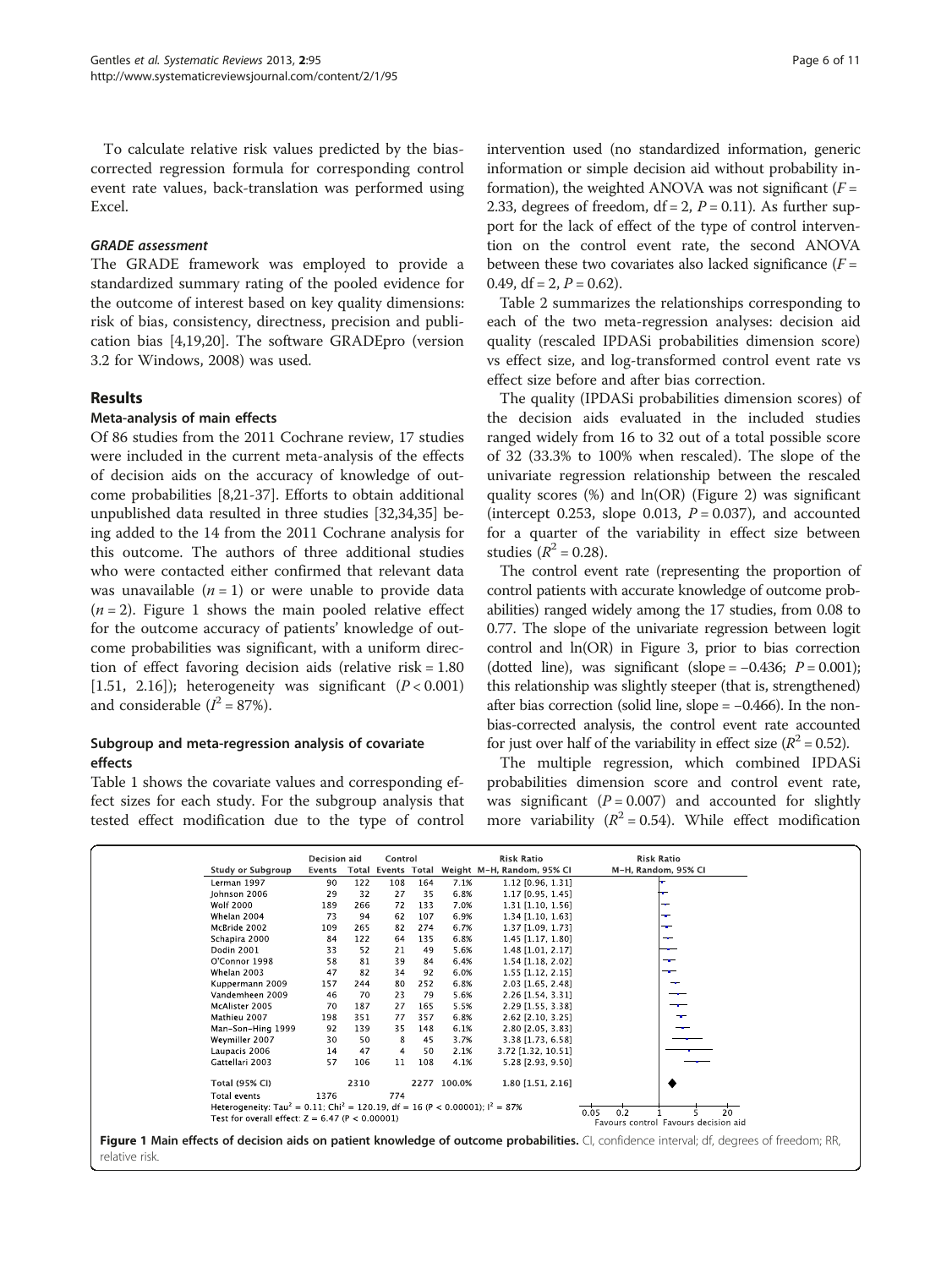<span id="page-6-0"></span>Table 2 Regression coefficients for normalized IPDASi probabilities dimension score vs ln(OR) and logit control vs ln(OR)

|     |                                                    | Intercept Slope | (standard errorcpa |
|-----|----------------------------------------------------|-----------------|--------------------|
| (a) | Normalized IPDASi probabilities<br>score vs In(OR) | 0.25            | 0.013(0.006)       |
| (b) | logit control vs In(OR), non-bias-<br>corrected    | 0.86            | $-0.436(0.108)$    |
|     | logit control vs In(OR), bias-<br>corrected        | 0.88            | $-0.466$           |

IPDASi, International Patient Decision Aid Standards instrument; OR, odds ratio.

due to control event rate was still significant in this model ( $P = 0.018$ ), IPDASi probabilities dimension score lost significance  $(P = 0.561)$ .

# GRADE assessment of evidence quality

The quality of the evidence supporting the use of decision aids for improving the accuracy of patient knowledge of outcome probabilities was assessed here as 'moderate' with the GRADE framework (Table [3\)](#page-7-0). Disregarding any explanation of sources of heterogeneity provided in the current study, the same body of pooled evidence would be assessed as 'low' (GRADE table not shown) due to rating down for 'inconsistency'.

#### **Discussion**

Our analysis of main effects of decision aids on the accuracy of patient knowledge of outcome probabilities includes unpublished data from three studies in addition to the 14 studies previously included in the 2011 Cochrane analysis for this outcome. Compared to this earlier analysis, the added data slightly increase the pooled relative risk (from 1.74 to 1.80) and maintain the finding that all studies

uniformly favor decision aids; additionally, they slightly increase the level of heterogeneity (from  $I^2$  of 83% to 87%) [[7\]](#page-9-0). As recognized in the previous Cochrane review [[10](#page-9-0)], this substantial level of heterogeneity limits the interpretability of the random effects pooled estimate since it represents an average of possible real effects of decision aids that vary widely from setting to setting. Thus an investigation of the factors that may influence this variation is warranted to better understand the conditions under which decision aids have their greatest effects [[2,3,5,6](#page-9-0)].

Given that factors underlying real variation of intervention effects can include study-level characteristics of the comparator or control intervention, the active intervention or the study population [\[2,3](#page-9-0)], the current investigation therefore analyzed the effects of three covariates chosen to represent each of these sources of variability. There was no evidence that the type of control intervention modifies either the effect size or the control event rate. This negative finding provides incidental support for an assumption integral to the third covariate analysis of effect modification by control event rate (see [Methods](#page-1-0)). That is, any effect modification is unlikely to be confounded by the control intervention manipulating effect size via effects on the control event rate. Thus the control event rate can be more reliably interpreted as representing a study population's baseline level of knowledge of outcome probabilities.

The second covariate, decision aid quality as represented by the IPDASi probabilities dimension score, was found to modify effect size, the positive relationship observed being consistent with the expectation that higherquality decision aids produce larger effect sizes. Overall, this result provides tentative support for the predictive validity of the probabilities dimension of the IPDASi,

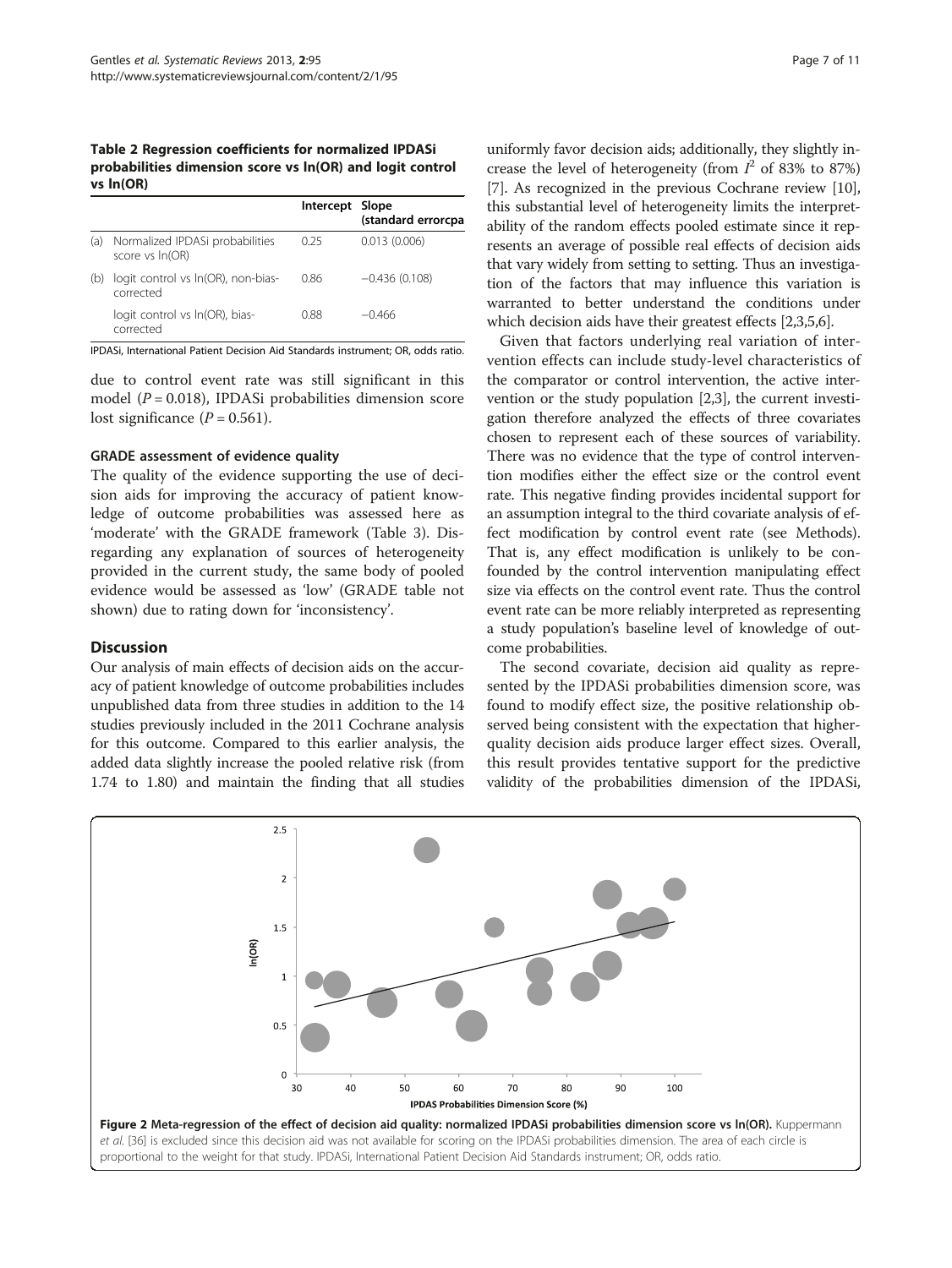<span id="page-7-0"></span>

although statistical significance is borderline  $(P = 0.037)$ . Significance is lost, for example, when IPDASi probabilities dimension score is combined in multiple regression with control event rate – although for any bivariate regression to be sufficiently powered, a larger sample size would generally be advisable. Thus, additional studies are necessary to improve certainty regarding effect modification due to the IPDASi probabilities dimension score.

Nevertheless, there are reasons to expect that decision aid quality defined according to the IPDASi probabilities dimension does in reality modify the effectiveness of decision aids. Firstly, individual components of decision aid design on which the IPDASi probabilities dimension are based [[14](#page-10-0)] are supported by a review of evidence providing biologic or theoretical plausibility [\[15\]](#page-10-0). Secondly, subgroup analysis in the 2011 Cochrane review provides direct evidence for at least one design feature – that using numbers rather than words in decision aids to communicate probabilities improves knowledge of those probabilities to a statistically significantly greater extent [\[7](#page-9-0)]. The components

of decision aid design that may underlie variation in effect sizes are not restricted to the IPDASi probabilities domain, however, and the updated IPDAS review summarizing recent evidence for presenting probabilities [[9\]](#page-9-0) describes additional promising factors to explore in future analyses of effect modification. The effects of individual design factors were not examined here because of the top-down approach to selecting covariates and the decision to restrict their number to minimize the risk of detecting spurious effect modification due to multiple comparisons. The selection of specific factors for future analyses should consider both the theoretical plausibility of effect modification, and whether the selected design feature is likely to be consistently relevant for all decision aids since some features, such as those relevant only to screening decisions, restrict the sample size of studies available for analysis.

For the third covariate, control event rate, the negatively sloped relationship is highly significant ( $P = 0.001$ ) and is slightly steeper after correcting for dependence of the effect measure on the control event rate, increasing

Table 3 GRADE [[20\]](#page-10-0) evidence quality assessment for the effect of decision aids on the accuracy of patient knowledge of outcome probabilities

| <b>Risk of bias</b>  | Inconsistency                         | <b>Indirectness</b>     | <b>Imprecision</b>                  | <b>Publication bias</b> | <b>Ouality</b>                                  |
|----------------------|---------------------------------------|-------------------------|-------------------------------------|-------------------------|-------------------------------------------------|
| Serious <sup>a</sup> | No serious inconsistency <sup>p</sup> | No serious indirectness | No serious imprecision <sup>c</sup> | Unlikely <sup>a</sup>   | $\oplus \oplus \oplus \circ$<br><b>MODERATE</b> |

a. Study-level risk of bias assessments reported in the 2011 Cochrane update were used, except for two newly extracted risk of bias items where outcome-level assessments were more appropriate (blinding and incomplete outcome data). No studies had a high risk of bias due to sequence generation (11 were unclear and 6 low), or allocation concealment (6 were unclear and 11 low). Only two studies representing a small weighting in the pooled analysis (Lerman et al. [[28](#page-10-0)] and McAlister et al. [[29](#page-10-0)]) had a high risk of bias due to incomplete outcome data (1 was unclear and 14 low). Ten studies could be considered to have a risk of bias due to inadequate blinding of outcome assessment (4 were evidently unclear and 3 were evidently low), but for these studies the accuracy of knowledge of outcome probabilities was generally assessed using objective a priori criteria, thus inadequate blinding of outcome assessment was not considered serious. Most studies of decision aids do not blind the personnel delivering the intervention, and risk of bias was rated down for this reason.

b. Inconsistency was not rated down since there was a uniform direction of effect with all studies favoring decision aids and a large proportion of the heterogeneity is explained by the variation in the control event rate.

c. Imprecision was not rated down since the confidence intervals for the pooled RR are uniformly greater than 1.25 (with greater relative effects predicted for lower control event rates), and this estimate is based on over 2,000 patients in each arm.

d. Investigation of reporting bias using funnel plots was not feasible for this outcome. Reporting bias was considered unlikely based on the thoroughness of the search and discussion provided in an earlier Cochrane update.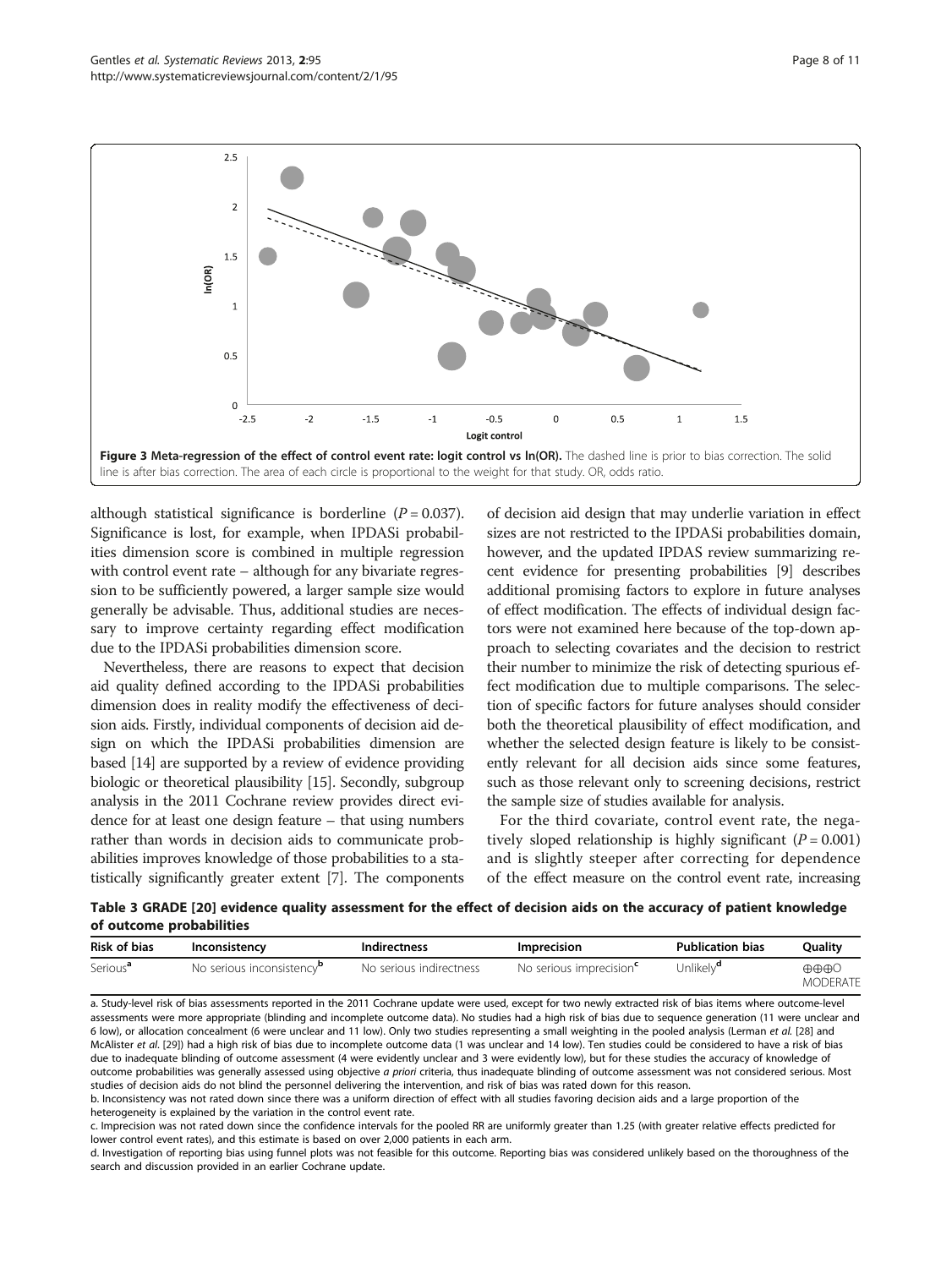confidence in true effect modification. Furthermore, when combined in multiple regression with IPDASi probabilities dimension scores added to the model, control event rate remained significant despite the low power for this bivariate analysis. In univariate analysis, approximately half the heterogeneity is accounted for by the control event rate. Thus control event rate, reflecting patients' baseline level of knowledge of outcome probabilities, appears to be an important variable explaining heterogeneity of effects of decision aids on accuracy of knowledge of outcome probabilities, with greater relative effects expected when the baseline proportion of patients with accurate knowledge is lower.

The precise relationship between control event rate and effect size is not intuitive from the meta-regression in Figure [3,](#page-7-0) since both variables are on the logarithmic scale. To facilitate interpretation, the relationship was backtranslated to show how the effect sizes are expected to vary over a range of control event rates, using relative risk, the effect measure commonly reported in the literature. The relationship thus represented in Figure 4 could have various predictive uses, such as for planning future trials evaluating decision aids. For example, when a control event rate of 0.5 is anticipated based on pilot work, the corresponding expected relative risk (of 1.4) could inform decisions about proceeding with the full trial.

Given the clinical utility of being able to define what types of patients benefit most from an intervention using the relationship between effect size and the control event rate (or level of baseline risk), one may ask how often is such a relationship significant for interventions in other contexts, and why is it not characterized more frequently? An analysis by Schmid and colleagues

provides an informative answer [\[5](#page-9-0)]. They examined 115 meta-analyses of clinical trials to detect whether there was an effect of control event rate on effect size. After correcting for dependence of the effect measure on control event rate and using a two-standard error rule of significance, they found linear correlations with ln(OR) in only 14% of meta-analyses. They proposed that such effect modification is more likely to be found when the metaanalysis includes a sufficient number of studies (ten or more), and comprises greater variation in control event rates across included studies. The current meta-analysis, which includes 17 studies and has widely ranging control event rates (0.08 to 0.77), is consistent with this observation. This follows from the idea that 'heterogeneity is your

tunity to detect a covariate effect [\[38,39](#page-10-0)]. Finally, by providing an explanation for heterogeneity, the quality of the pooled research was assessed with the GRADE framework [[19,20\]](#page-10-0) as 'moderate' instead of 'low'. This reflects that the current investigation of sources of heterogeneity improves the quality of the evidence from a body of 17 pooled studies by improving its interpretability and utility [[2-4](#page-9-0)].

friend' since more heterogeneity provides a better oppor-

A limitation of investigating study-level sources of heterogeneity is that interpretation may be affected by confounding from other study-level factors, particularly those related to study design [[2](#page-9-0)]. These factors include both methodological aspects known to increase the risk of bias in an RCT (sequence generation, allocation concealment, blinding of patients, blinding of intervention providers, blinding of outcome assessors, and completeness of outcome data) and aspects of outcome measurement

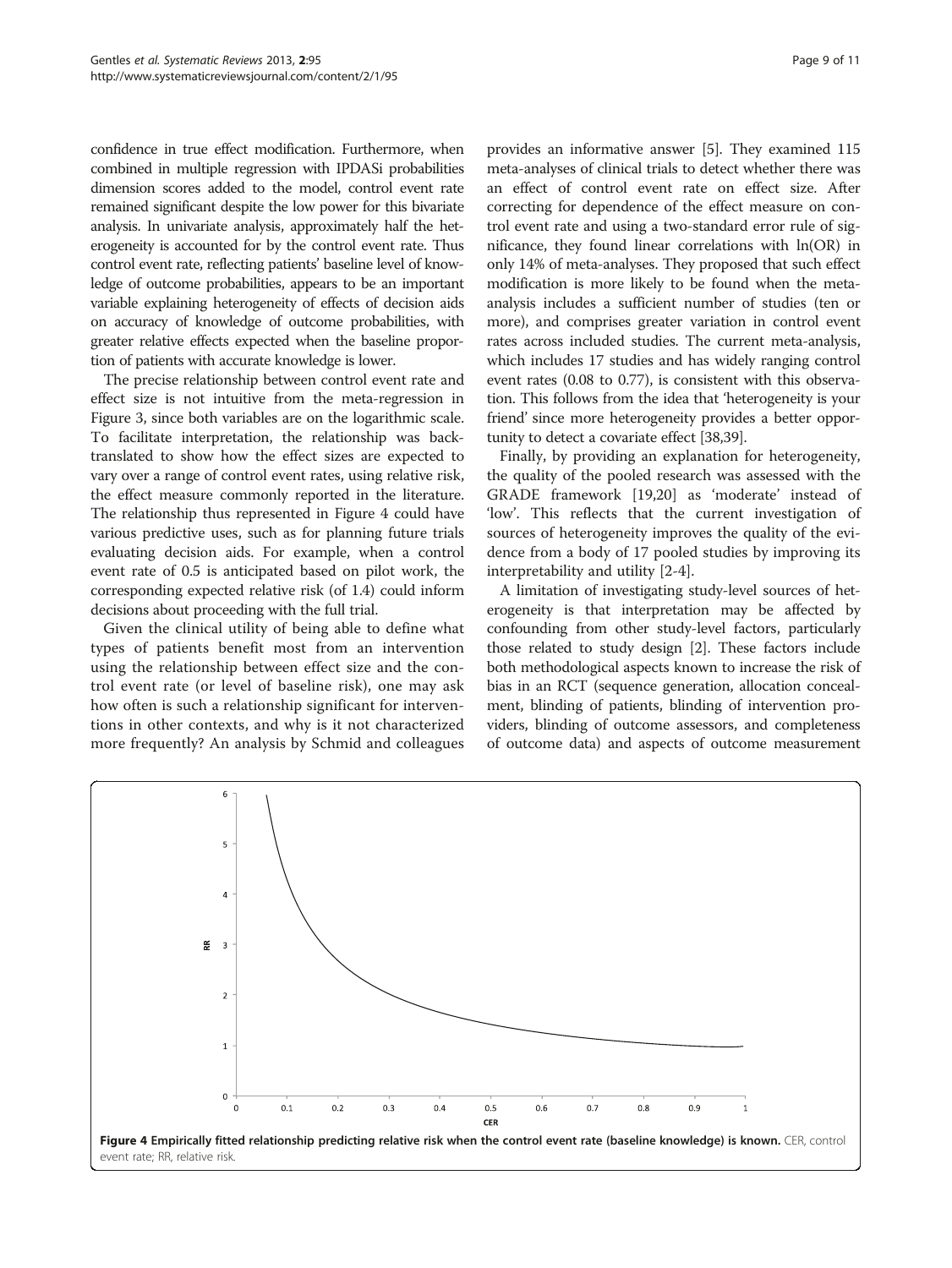<span id="page-9-0"></span>[2]. Confounding by aspects of outcome measurement requires considering characteristics of the questions used to measure knowledge of probabilities. Evaluation questions can vary, for example, in the number of categories to select between within a multiple choice question, whether the question forces guessing (by not providing an option for 'unsure'), whether numbers or words are used to represent probabilities, and in the precision used to define the probability ranges for each category. Some but not all of these characteristics are also design features of decision aids whose influence on improving knowledge of probabilities has been established – for example, that presenting probabilities as numbers is more effective than words [7,[40,41\]](#page-10-0). Similarly, specific characteristics would be expected to influence the difficulty of evaluation questions. Although there is extensive research and standards that guide and support the presentation of probabilities in decision aids [[14,15\]](#page-10-0), research into how relevant characteristics affect the difficulty of evaluation questions – and therefore influence the measurement of patient knowledge of probabilities – is lacking. It was not possible to conduct an analysis of these effects in the current study since descriptions of evaluation questions were not available for most studies. Considering how question difficulty has the potential to influence and confound estimates of baseline knowledge (control event rates), future research into this measurement issue is warranted.

# Conclusions

The current sub-analysis increases the interpretability and utility of previously pooled evidence on the effects of decision aids for improving accuracy of knowledge of outcome probabilities by adding data for this outcome and characterizing the effects of two potential contributors to heterogeneity of decision aid effects: decision aid quality and the control event rate. While decision aid quality, as measured by the IPDASi probabilities dimension, may increase the effects of decision aids, this finding is of borderline significance and requires further analysis with data from additional studies. The control event rate – representing patients' baseline level of knowledge of outcome probabilities – is a highly significant and substantial contributor to heterogeneity, with greater relative effects observed when the baseline proportion of patients with accurate knowledge is low. This suggests that decision aids are most effective in populations with low awareness. Further research may be warranted, however, to determine whether aspects of evaluation questions influence the measurement of knowledge of probabilities. Knowledge of how relative risk is expected to vary across a wide range of control event rates may be useful to inform policy judgments about the uptake of decision aids to inform patients of probabilities related to the outcomes of interventions or diagnostic tests in specific settings.

#### **Abbreviations**

CER: Control event rate; df: Degrees of freedom; IPDASi: International patient decision aid standards instrument; OR: Odds ratio; RCT: Randomized controlled trial; RR: Relative risk; WLS: Weighted least squares.

#### Competing interests

The authors declare that they have no competing interests. There was no funding for this study.

#### Authors' contributions

SG designed the study, obtained unpublished data, conducted the analysis, and drafted and revised the manuscript. DS and CB provided guidance during the conception of the study and contributed critical revisions. MA extracted study data as a second reviewer. SW provided statistical guidance and contributed critical revisions. All authors read and approved the final manuscript.

#### Acknowledgements

Natalie Joseph-Williams (Institute of Primary Care and Public Health, Cardiff University) provided duplicate ratings for decision aids using the probabilities dimension of the IPDASi.

#### Author details

<sup>1</sup>Department of Clinical Epidemiology and Biostatistics, McMaster University Hamilton, ON, Canada. <sup>2</sup>School of Nursing, University of Ottawa, Ottawa, ON, Canada. <sup>3</sup>Ottawa Hospital Research Institute, Ottawa, ON, Canada. <sup>4</sup>Health Information Research Unit, McMaster University, 1280 Main Street West, CRL 126, Hamilton, ON L8S 4K1, Canada.

#### Received: 31 July 2013 Accepted: 2 October 2013 Published: 21 October 2013

#### References

- 1. Cochrane Handbook for Systematic Reviews of Interventions 4.2.6. In The Cochrane Library, Issue 4. Edited by Higgins JPT, Green S. Chichester, UK: John Wiley & Sons, Ltd; 2006.
- 2. Glasziou PP, Sanders SL: Investigating causes of heterogeneity in systematic reviews. Stat Med 2002, 21:1503–1511.
- 3. Thompson SG: Why sources of heterogeneity in meta-analysis should be investigated. BMJ 1994, 309:1351–1355.
- 4. Guyatt GH, Oxman AD, Kunz R, Vist GE, Falck-Ytter Y, Schunemann HJ: What is 'quality of evidence' and why is it important to clinicians? BMJ 2008, 336:995–998.
- 5. Schmid CH, Lau J, McIntosh MW, Cappelleri JC: An empirical study of the effect of the control rate as a predictor of treatment efficacy in meta-analysis of clinical trials. Stat Med 1998, 17:1923–1942.
- 6. Sutton AJ, Abrams KR, Jones DR, Sheldon TA, Song F: Methods for Meta-Analysis in Medical Research. Chichester, England: Wiley; 2000.
- 7. Stacey D, Bennett CL, Barry MJ, Col NF, Eden KB, Holmes-Rovner M, Llewellyn-Thomas H, Lyddiatt A, Legare F, Thomson R: Decision aids for people facing health treatment or screening decisions. Cochrane Database Syst Rev 2011. CD001431.
- 8. O'Connor AM, Tugwell P, Wells GA, Elmslie T, Jolly E, Hollingworth G, McPherson R, Drake E, Hopman W, Mackenzie T: Randomized trial of a portable, self-administered decision aid for postmenopausal women considering long-term preventive hormone therapy. Med Decis Making 1998, 18:295–303.
- 9. Trevena LJ, Zikmund-Fisher B, Edwards A, Gaissmaier W, Galesic M, Han P, King J, Lawson M, Linder S, Lipkus I, Ozanne E, Peters E, Timmermans D, Woloshin S: Presenting probabilities. In Update of the International Patient Decision Aids Standards (IPDAS) Collaboration's Background Document. Edited by Volk R, Llewellyn-Thomas H. Ottawa, Canada: IPDAS Collaboration; 2012.
- 10. O'Connor AM, Bennett CL, Stacey D, Barry M, Col NF, Eden KB, Entwistle VA, Fiset V, Holmes-Rovner M, Khangura S, Llewellyn-Thomas H, Rovner D: Decision aids for people facing health treatment or screening decisions. Cochrane Database Syst Rev 2009. CD001431.
- 11. Sun X, Briel M, Walter SD, Guyatt GH: Is a subgroup effect believable? Updating criteria to evaluate the credibility of subgroup analyses. BMJ 2010, 340:c117.
- 12. Guyatt GH, Oxman AD, Kunz R, Woodcock J, Brozek J, Helfand M, Alonso-Coello P, Glasziou P, Jaeschke R, Akl EA, Norris S, Vist G, Dahm P,